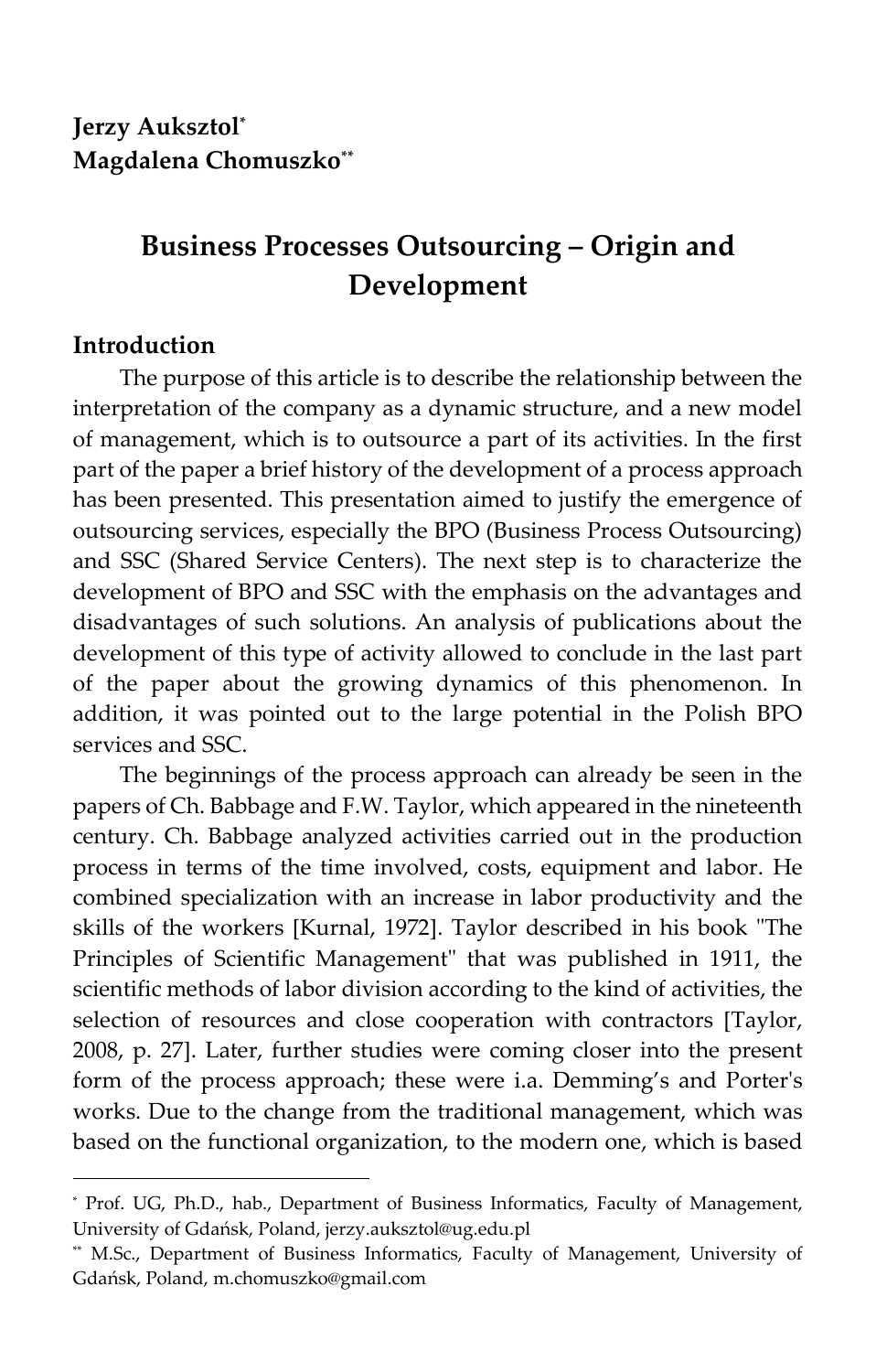on the process approach to business, it was noticed that the company is a dynamic structure of the network of inter-related activities. Moreover, core business processes and supporting processes were gradually identified. Porter was one of the first who in his chain of values proposed the following classification [Sajdak, 2008]:

1. Core activities:

- internal logistics,
- operational activities,
- external logistics,
- sales and marketing,
- services.
- 2. Supporting activities:
- purchasing,
- research and development,
- Human Resources Management,
- company's infrastructure.

The idea of "dividing processes in terms of their relevance to the business became the basis to reduce the cost of operations through outsourcing of auxiliary/supporting processes to outside companies". This form of management is called outsourcing. Outsourcing, which is defined as "a project involving the separation from the parent company's organizational structure its functions and their transfer to other operators to execute them" [Trocki, 2001, p. 13], has become a popular form of activity for both the companies that transfer their processes to be executed and those that decide to execute them. However, before outsourcing was based on the distinguishing of the primary and secondary processes, already in 1923 the technique to delegate certain functions to external companies was introduced. It occurred mainly in the automotive industry, where a part of production, was delegated to the subcontractors as a part of the procurement strategy [Bhagwati *et al.*, 2004]. Similar solutions were used in other industries, too. In 1963 EDS company began data processing services for Blue Cross of Pennsylvania. This time the contract included the acquisition of the data processing department with its staff, which was the absolute novelty in relation to the previous agreements [Dibbern *et al.*, 2004, p. 7]. Later, as the process approach was developing in enterprises, various models were built based on the identification of processes and used in various management techniques. Process models, that divided processes into primary and secondary,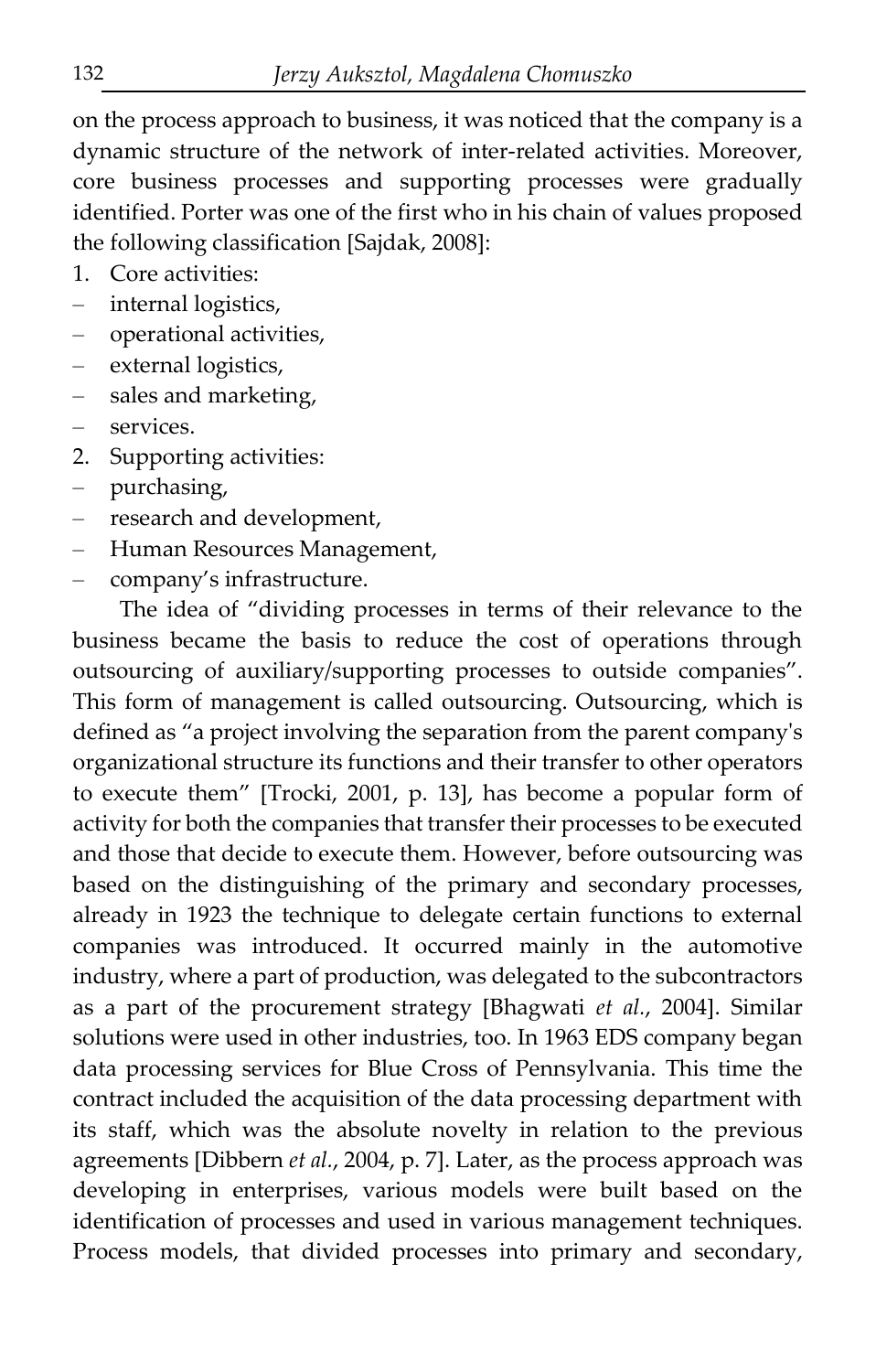allowed to identify these processes, which are not key to achieve strategic business goals. One of such models cited in literature about the process approach to business is PCF, called Process Classification Framework, which is known in Poland as Model APQC<sup>1</sup> . The designer of the model proposed introduction of 12 general areas, named categories. They were divided into operational ones, regarded as crucial to the organization and auxiliary giving the support to the basic processes. Auxiliary processes are those that appear through all areas of basic processes and also can be separated outside the company as outsourcing. They include [Auksztol, Chomuszko, 2012, p. 74]:

- 1. Develop and Manage Human Capital (6.0 APQC).
- 2. Manage Information Technology (7.0 APQC).
- 3. Manage Financial Resources (8.0 APQC).
- 4. Acquire, Construct and Manage Property (9.0 APQC).
- 5. Manage Environmental Health and Safety (10.0 APQC).
- 6. Manage External Relationships (11.0 APQC).
- 7. Manage Knowledge, Improvement and Change (12.0 APQC).

Activities that are outsourced most often are the first three and they are carried out by:

- 1) unrelated companies service offices, the so called: BPO Centers (Business Process Outsourcing), which are independent entities, supporting external firms,
- 2) shared service centers in capital groups, the so-called: SSC Centers (Shared Service Centers), providing internal services to a group of companies (business groups).

# **1. Service centers for business - barriers and opportunities**

From around 1990 BPO sector has been gaining steadily in popularity. The current level of globalization and digitization of the service sector made it possible to render business services on a very broad, international scale [Ziółkiewicz, 2010]. According to the report: BPO sector survey in 2008 in Poland, such centres provided service in the areas of finance, banking, high tech, consumer electronics, automotive, telecommunications and business consultation. Service centres were created as a response to the needs of the businesses. The main objective of the transfer of certain processes to service centres has always been the cost reduction of business operations. This reason is given in many studies on

1

<sup>1</sup> Polish name has linked the model to its creator, The American organization APQC.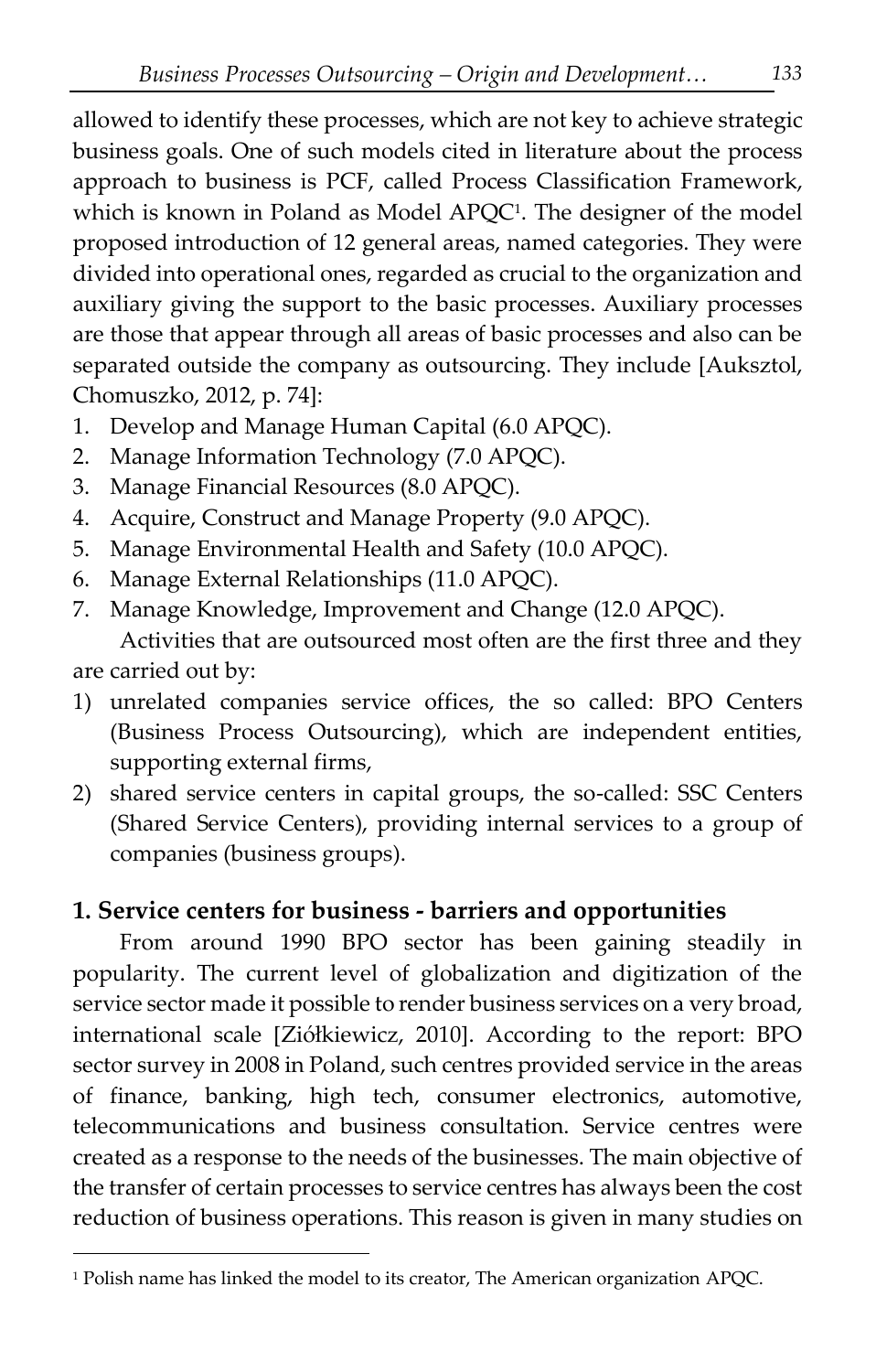the BPO business. The aim of the creation of service centres is tendering high specialization and providing quality services at affordable prices [Overview 300 service centres, 2008, p. 3]. The published reports indicate that IT-related services, handling accounting and HR (Human Resources) are very popular among companies.

# **2. External Service to unrelated entities BPO (Business Process Outsourcing)**

The economic crisis has forced businessmen to analyze their costs. Delegating auxiliary processes to external companies has become a reasonable solution. However, cooperation with the office serving a part of business processes requires sound preparation of such a project. Illconceived, badly built and poorly managed outsourcing contracts cause unsatisfactory results of implemented solutions [Kłosińska, 2007]. The diversity and abundance of BPO service offerings, allow choosing a good agency, provided that prior to signing the contract, the company would check the competences within the employed entity. Table 1 summarizes the main advantages and disadvantages of the use of third-party service in the field of accounting.

**Table 1. Advantages and disadvantages of delegation auxiliary processes to BPO Centres**

| <b>Disadvantages</b>                     | Advantages                        |
|------------------------------------------|-----------------------------------|
| Missing knowledge about the              | Opportunity to gain cost decrease |
| organization                             |                                   |
| Liability insurance exempts the office   | Delegating legal issues to        |
| from responsibility                      | specialized companies             |
| Missing software that is used by the BPO | Savings in time                   |
| Center makes the company dependant on    |                                   |
| the existing in BPO reporting system     |                                   |
| Too many orders often result in low      | Opportunity to reduce the         |
| quality of service                       | personnel costs                   |
| A risk to disclose information, which is | Transfer of the cost from the     |
| relevant to competitive advantage of the | personnel category to the service |
| organization                             | one                               |

Source: Own elaboration.

Cost reduction related to the transfer of business processes to BPO service providers results from:

1) opportunity to obtain cost reductions,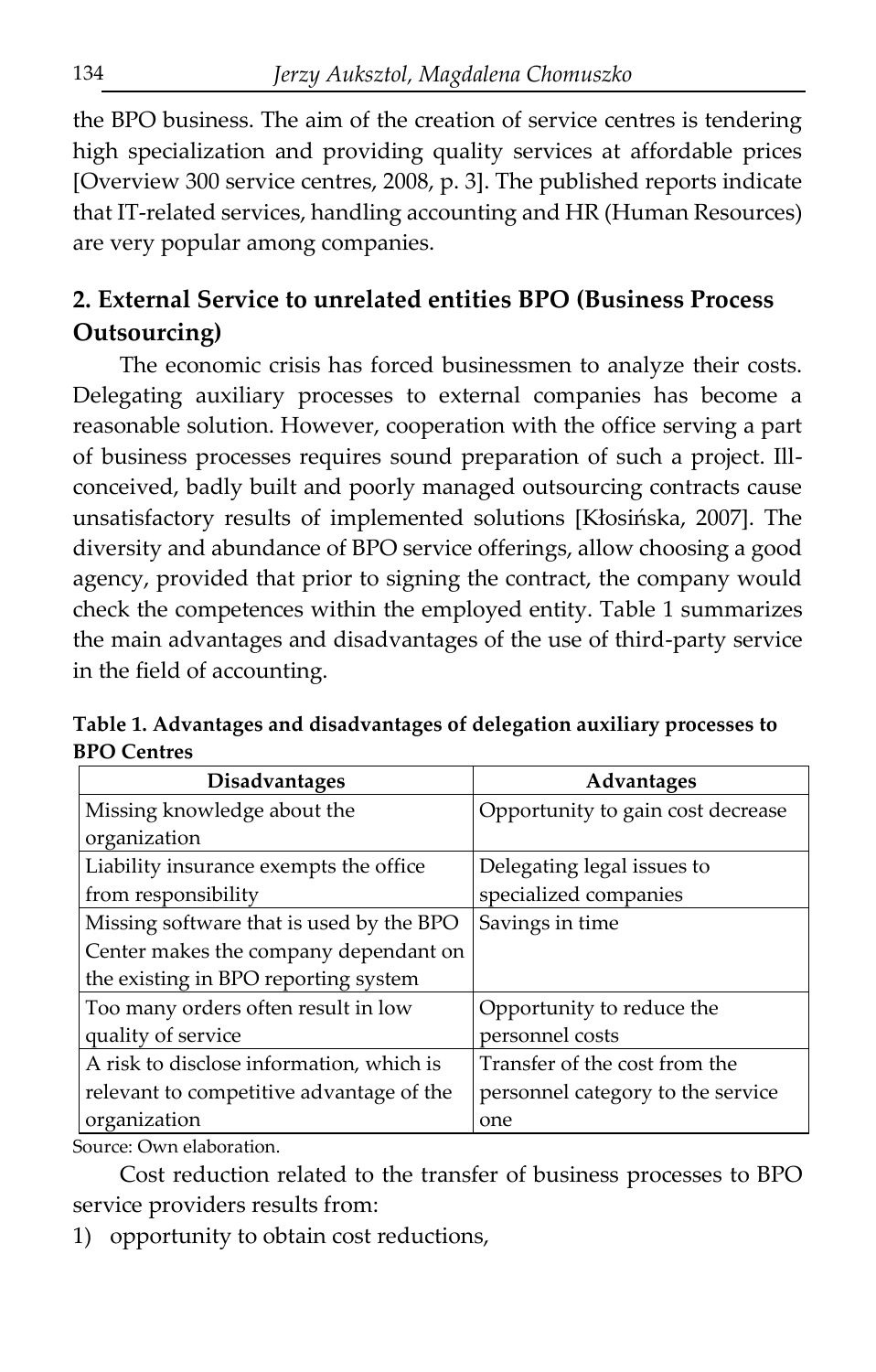- 2) savings achieved from the possibility to not organize relevant departments in the company (accounting, HR, IT),
- 3) not present additional costs of employee benefits (mandatory medical examinations, health and safety training, other training) or of overtime in case of urgent work to be done,
- 4) exemption from paying the cost of the continuous modernization of technologies related to records and IT analysis of financial information.

It would be difficult to provide tangible benefits coming from using external services of BPO Centres, but even a cursory estimation allows to conclude that such activity can bring savings. Trying to calculate benefits to the business resulting from the implementation of only the first point by a comparison of BPO service prices and the wages of the employees, undoubtedly the financial benefit from the use of such solutions can be proved. Table 2 summarizes the costs of the accounting offices. Data were obtained on the basis of web query that allowed selecting a typical pricelist of an office.

**Table 2. Comparison of BPO service prices and the wages of the employees in PLN**

| <b>Accounting office</b>          |                |  |  |  |  |
|-----------------------------------|----------------|--|--|--|--|
| Constant fee (50 invoices)        | 500.00         |  |  |  |  |
| Fee for additional documents      | $1.50$ /pc     |  |  |  |  |
| Keeping HR issues                 | 25.00/employee |  |  |  |  |
| Annual Financial report           | 500.00         |  |  |  |  |
| Estimated cost of a small company |                |  |  |  |  |
| Number of invoices per month      | 200            |  |  |  |  |
| Number of employees               | 50             |  |  |  |  |
| Handling of HR and payroll        | 1250.00        |  |  |  |  |
| Keeping records                   | 775.00         |  |  |  |  |
| Average                           | 2025.00        |  |  |  |  |

Source: Own elaboration based on [http://www.fkbiuro.pl/cennik.htm].

Wages of accounting department staff are presented in Table 3. It should be considered that the average staff handling financial matters is low rank employees that do not occupy independent positions in small size companies. They usually employ financial specialists who are able to handle all issues related to the business finance. Number of documents, however, determines the number of the employees.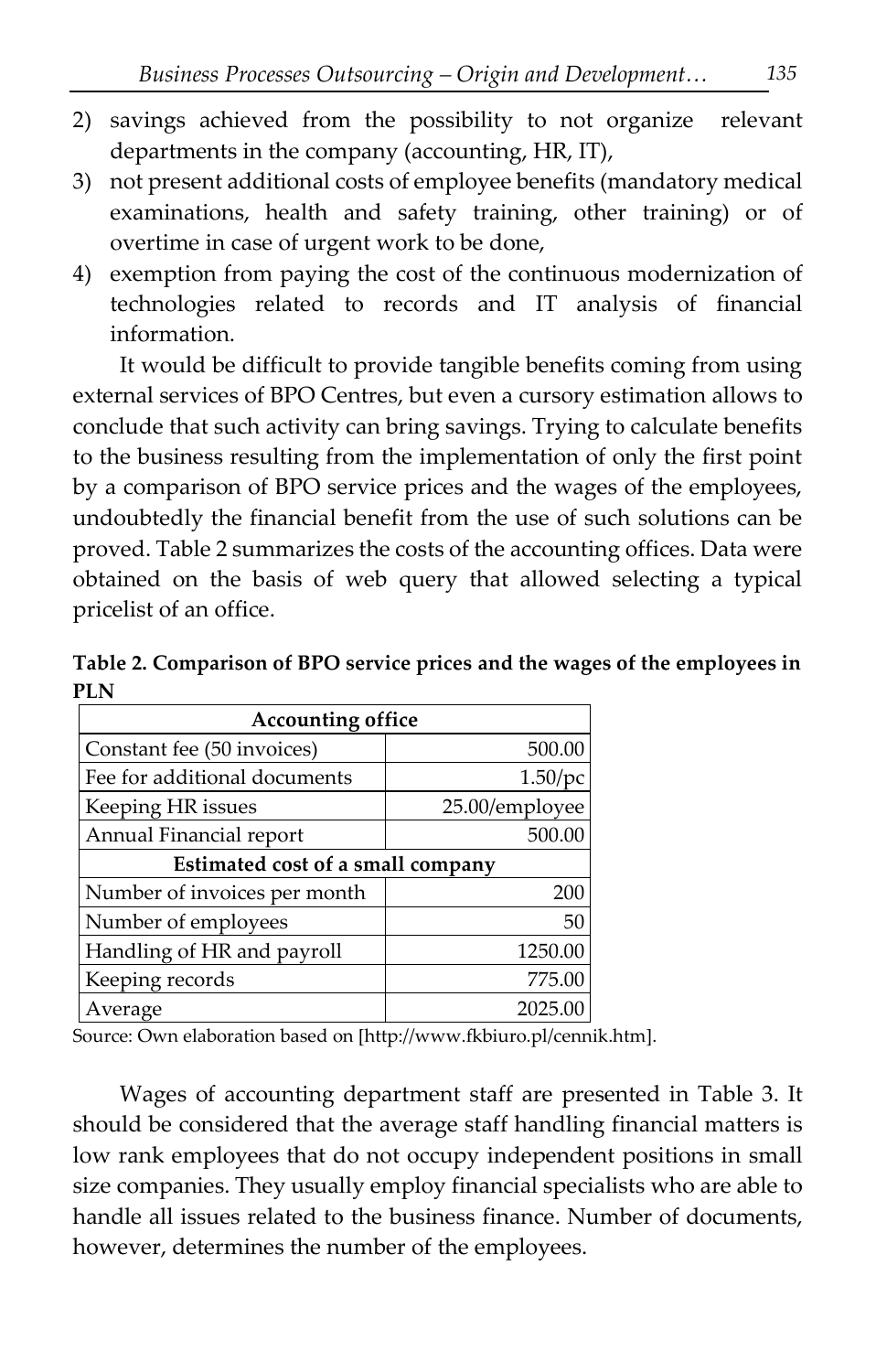| ISCO-08 | Occupation                                         |         |
|---------|----------------------------------------------------|---------|
| 121     | Business services and administration managers      | 6779.61 |
| 241     | Finance professionals                              | 4924.22 |
| 331     | Financial and mathematical associate professionals | 3572.15 |

#### **Table 3. Average gross wage in October 2010 in PLN**

Source: [Structure of Wages and Salaries by Occupations in October 2010, 2012].

Table 4 shows the average monthly wages in Poland by sector in order to gain a better assessment and comparison of wages in accounting with book-keeping service prices.

**Table 4. Average monthly gross salary by sector in October 2010 in PLN**

|              | <b>Section NACE rev. 2</b>                                    | <b>Wages</b> |
|--------------|---------------------------------------------------------------|--------------|
|              | Information and communication                                 | 6447.82      |
| $\mathbf B$  | Mining and quarrying                                          | 5926.38      |
| ${\bf K}$    | Financial and insurance activities                            | 5832.76      |
| $\mathbf M$  | Professional, scientific and technical activities             | 4989.50      |
| $\mathbf D$  | Electricity, gas, steam and air conditioning supply           | 4900.82      |
| $\circ$      | Public administration and defence; compulsory social security | 4336.46      |
| L            | Real estate activities                                        | 3580.56      |
|              | Average                                                       | 3543.50      |
| $\mathbf{A}$ | Agriculture, forestry and fishing                             | 3538.00      |
| ${\bf P}$    | Education                                                     | 3488.20      |
| ${\bf E}$    | Water supply, sewerage; waste management                      | 3416.92      |
| Q            | Human health and social work activities                       | 3315.60      |
| H            | Transportation and storage                                    | 3274.40      |
| $\mathsf{C}$ | Manufacturing                                                 | 3185.19      |
| G            | Trade; repair of motor vehicles                               | 3102.62      |
| $\mathbb{R}$ | Arts, entertainment and recreation                            | 3100.13      |
| $\rm I$      | Accommodation and catering                                    | 2581.98      |
| S            | Other service activities                                      | 2288.29      |
| $\mathbb N$  | Administrative and support service activities                 | 2277.09      |

Source: [Structure of Wages and Salaries by Occupations in October 2010, 2012].

The more employees the higher financial benefit resulting from the hiring BPO offices. These benefits are even more pronounced when a foreign company delegates the BPO service in Poland. This is mainly due to the fact that wages in Poland are much lower than in most EU countries. Table 5 summarizes the remuneration according to the Eurostat data. Data refer to 2010.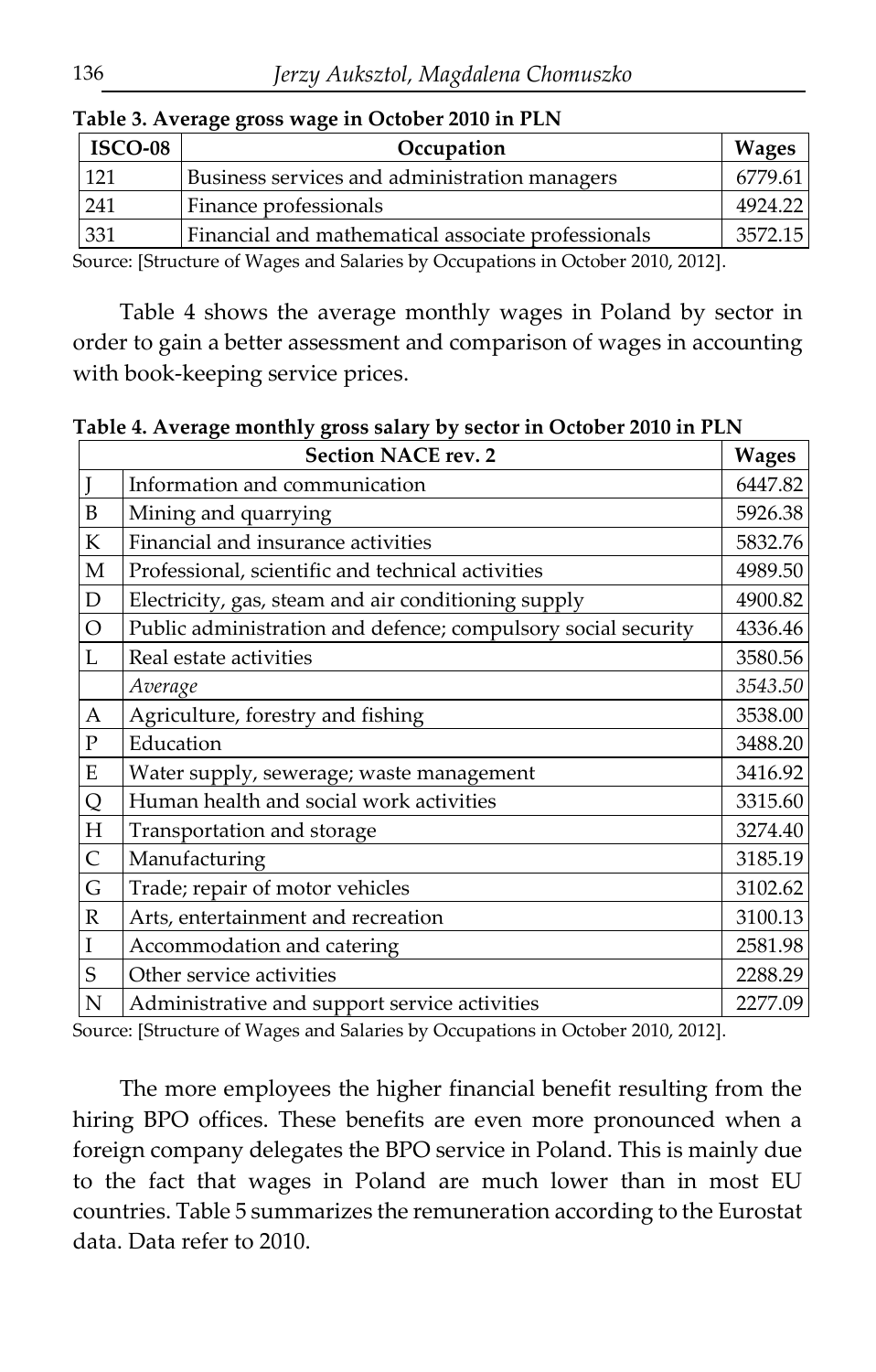|                |         |      |          |        |               |          | Technicians |          |
|----------------|---------|------|----------|--------|---------------|----------|-------------|----------|
|                |         | Po-  | Ma-      | $Po-$  | Profe-        | $Po-$    | and         | $Po-$    |
| Country        | To-     | land | na-      | land = | ssio-         | $land =$ | associated  | $land =$ |
|                | tal     | $=1$ | gers     | 1      | nals          | 1        | profe-      | 1        |
|                |         |      |          |        |               |          | ssionals    |          |
| Switzerland    | 4 5 5 2 | 5,66 | 9 1 7 0  | 5,40   | 6 503         | 6,50     | 5 4 2 9     | 6,49     |
| Norway         | 4 4 9 1 | 5,59 | 6851     | 4,03   | 5 2 1 3       | 5,21     | 5 1 38      | 6,14     |
| Denmark        | 4 2 6 4 | 5,30 | 6815     | 4,01   | 4 9 0 2       | 4,90     | 4 5 5 0     | 5,44     |
| Luxembourg     | 3709    | 4,61 | 8 4 9 6  | 5,00   | 5 2 1 5       | 5,21     | 4 4 4 8     | 5,31     |
| Ireland        | 3 4 6 6 | 4,31 | 4 9 6 7  | 2,93   | 4 6 3 3       | 4,63     | 3697        | 4,42     |
| Finland        | 2989    | 3,72 | 5 9 0 4  | 3,48   | 3863          | 3,86     | 3 0 6 6     | 3,66     |
| Belgium        | 2965    | 3,69 | 5993     | 3,53   | 3 900         | 3,90     | 3 2 7 9     | 3,92     |
| The            |         |      |          |        |               |          |             |          |
| Netherlands    | 2886    | 3,59 | 4 7 4 1  | 2,79   | 3801          | 3,80     | 3 1 4 3     | 3,76     |
| Germany        | 2882    | 3,58 | 6 1 4 1  | 3,62   | 4 3 3 0       | 4,33     | 3 5 0 8     | 4,19     |
| Sweden         | 2877    | 3,58 | 4 802    | 2,83   | 3 2 7 9       | 3,28     | 3 1 7 9     | 3,80     |
| The<br>United  |         |      |          |        |               |          |             |          |
| Kingdom        | 2800    | 3,48 | 4 5 6 4  | 2,69   | 3869          | 3,87     | 2758        | 3,30     |
| France         | 2 5 6 7 | 3,19 | 4 9 0 5  | 2,89   | 3579          | 3,58     | 2606        | 3,11     |
| Austria        | 2 5 4 9 | 3,17 | 5747     | 3,38   | 3851          | 3,85     | 3 1 9 0     | 3,81     |
| EU             |         |      |          |        |               |          |             |          |
| (27 countries) | 2 3 1 3 | 2,88 | 4 3 5 6  | 2,57   | 3 1 7 6       | 3,17     | 2656        | 3,17     |
| Italy          | 2 2 8 6 | 2,84 | 5 9 7 1  | 3,52   | 3 202         | 3,20     | 2630        | 3,14     |
| Iceland        | 2 0 2 2 | 2,51 | 3 506    | 2,06   | 2 2 8 4       | 2,28     | 2 1 9 0     | 2,62     |
| Cyprus         | 2 0 0 2 | 2,49 | $5\;150$ | 3,03   | 3 0 0 2       | 3,00     | 2 4 7 8     | 2,96     |
| Spain          | 1923    | 2,39 | 3 9 3 0  | 2,31   | 2739          | 2,74     | 2 2 4 4     | 2,68     |
| Slovenia       | 1 477   | 1,84 | 3 3 8 4  | 1,99   | 2 2 2 9       | 2,23     | 1643        | 1,96     |
| Malta          | 1474    | 1,83 | 2 4 4 2  | 1,44   | 1661          | 1,66     | 1626        | 1,94     |
| Portugal       | 1 2 7 8 | 1,59 | 3 4 6 3  | 2,04   | 2 1 8 2       | 2,18     | 1594        | 1,90     |
| Croatia        | 1 0 5 9 | 1,32 | 2 5 7 3  | 1,52   | 1617          | 1,62     | 1 2 3 6     | 1,48     |
| Czech          |         |      |          |        |               |          |             |          |
| Republic       | 907     | 1,13 | 1962     | 1,16   | 1 2 5 9       | 1,26     | 1 0 5 3     | 1,26     |
| Turkey         | 838     | 1,04 | $1\,801$ | 1,06   | 2661          | 2,66     | 902         | 1,08     |
| Estonia        | 819     | 1,02 | 1647     | 0,97   | $1\,074$      | 1,07     | 924         | 1,10     |
| Poland         | 804     | 1,00 | 1698     | 1,00   | ${\bf 1}$ 001 | 1,00     | 837         | 1,00     |
| Hungary        | 777     | 0,97 | 1671     | 0,98   | 1 1 2 5       | 1,12     | 818         | 0,98     |
| Slovakia       | 777     | 0,97 | 1714     | 1,01   | 1 0 1 3       | 1,01     | 908         | 1,08     |
| Latvia         | 628     | 0,78 | 1 0 9 3  | 0,64   | 806           | 0,81     | 734         | 0,88     |
| Lithuania      | 569     | 0,71 | $1\;004$ | 0,59   | 728           | 0,73     | 565         | 0,68     |
| Romania        | 457     | 0,57 | 1 1 8 2  | 0,70   | 643           | 0,64     | 488         | 0,58     |
| Bulgaria       | 343     | 0,43 | 808      | 0,48   | 494           | 0,49     | 461         | 0,55     |

#### **Table 5. Average monthly gross salary in selected countries in 2010 in EURO**

Source: [Eurostat database, http://epp.eurostat.ec.europa.eu, table: earn\_ses10\_21].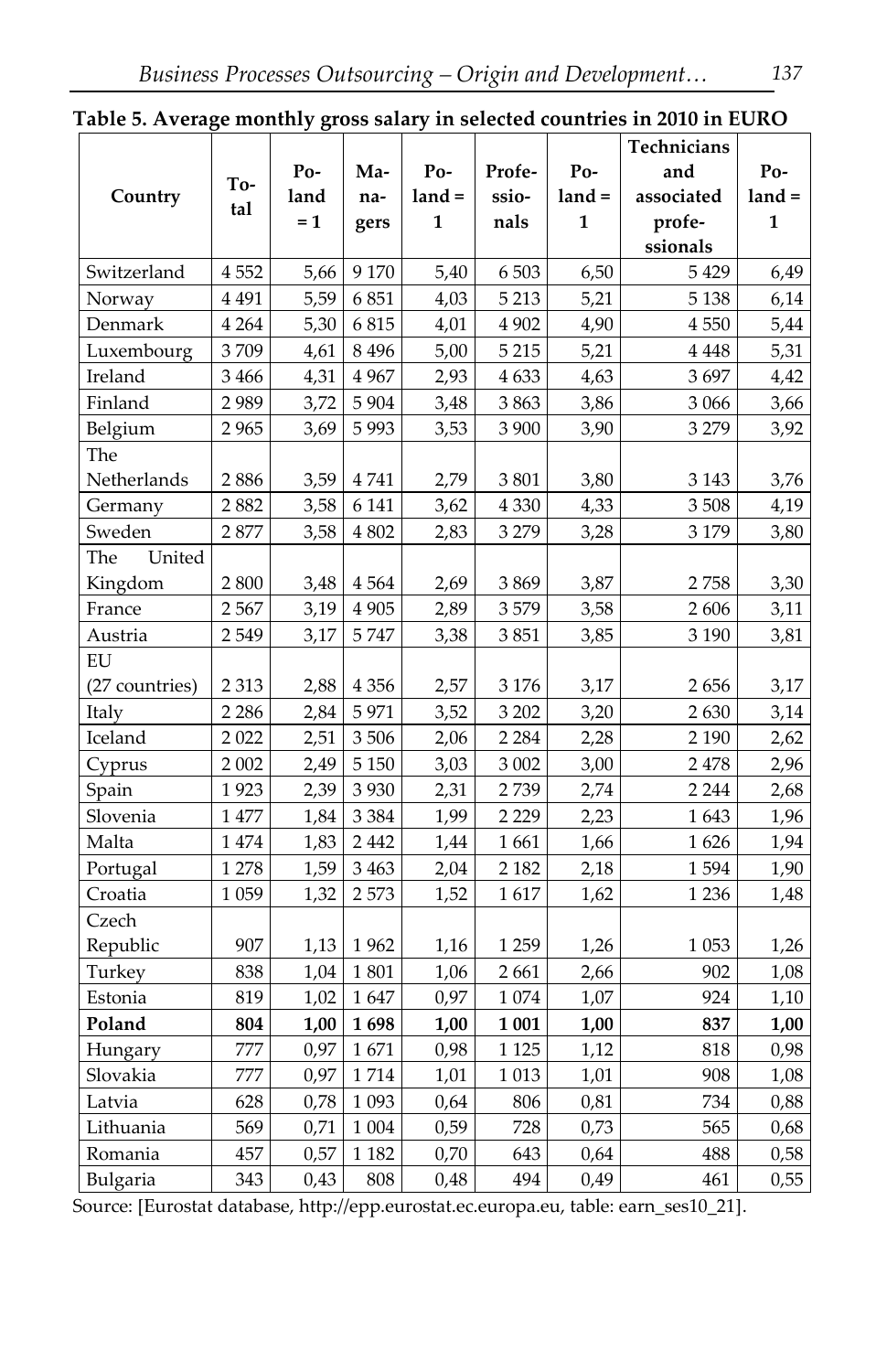In order to get a better picture it is worthwhile to join the data from the Table 5 with the information about the percentage of population with higher education in Poland (i.e. tertiary educational attainment) presented in Table 6.

|                 | Country            | % of population aged 30-34 |
|-----------------|--------------------|----------------------------|
| 1               | Ireland            | 49,4%                      |
| 2               | Norway             | 48,8%                      |
| 3               | Luxembourg         | 48,2%                      |
| 4               | Sweden             | 47,5%                      |
| 5               | Finland            | 46,0%                      |
| 6               | Cyprus             | 45,8%                      |
| 7               | The United Kingdom | 45,8%                      |
| 8               | Lithuania          | 45,4%                      |
| 9               | Iceland            | 44,6%                      |
| 10              | Switzerland        | 44,0%                      |
| 11              | France             | 43,4%                      |
| 12 <sub>1</sub> | Belgium            | 42,6%                      |
| 13              | Denmark            | 41,2%                      |
| 14              | The Netherlands    | 41,1%                      |
| 15              | Spain              | 40,6%                      |
| 16              | Estonia            | 40,3%                      |
| 17              | Slovenia           | 37,9%                      |
| 18              | Poland             | 36,9%                      |
|                 | 19 Latvia          | 35,7%                      |
| 20              | EU (27 countries)  | 34,6%                      |
| 21              | Germany            | 30,7%                      |
| 22              | Greece             | 28,9%                      |
| 23 I            | Hungary            | 28,1%                      |
| 24              | Bulgaria           | 27,3%                      |
| 25              | Portugal           | 26,1%                      |
| 26              | Croatia            | 24,5%                      |
| 27              | Czech Republic     | 23,8%                      |
| 28              | Austria            | 23,8%                      |
| 29              | Slovakia           | 23,4%                      |
| 30              | Malta              | 21,1%                      |
| 31              | Romania            | 20,4%                      |
| 32              | Italy              | 20,3%                      |
| 33              | Turkey             | 16,3%                      |

**Table 6. People of 30-34 years old with higher education**

Source: [Eurostat database, http://epp.eurostat.ec.europa.eu, table: t2020\_41].

When we analyse the data from Table 5 and compare to the information about education level of Polish citizens (Table 6), we can conclude that the employer may use the skilled workforce for the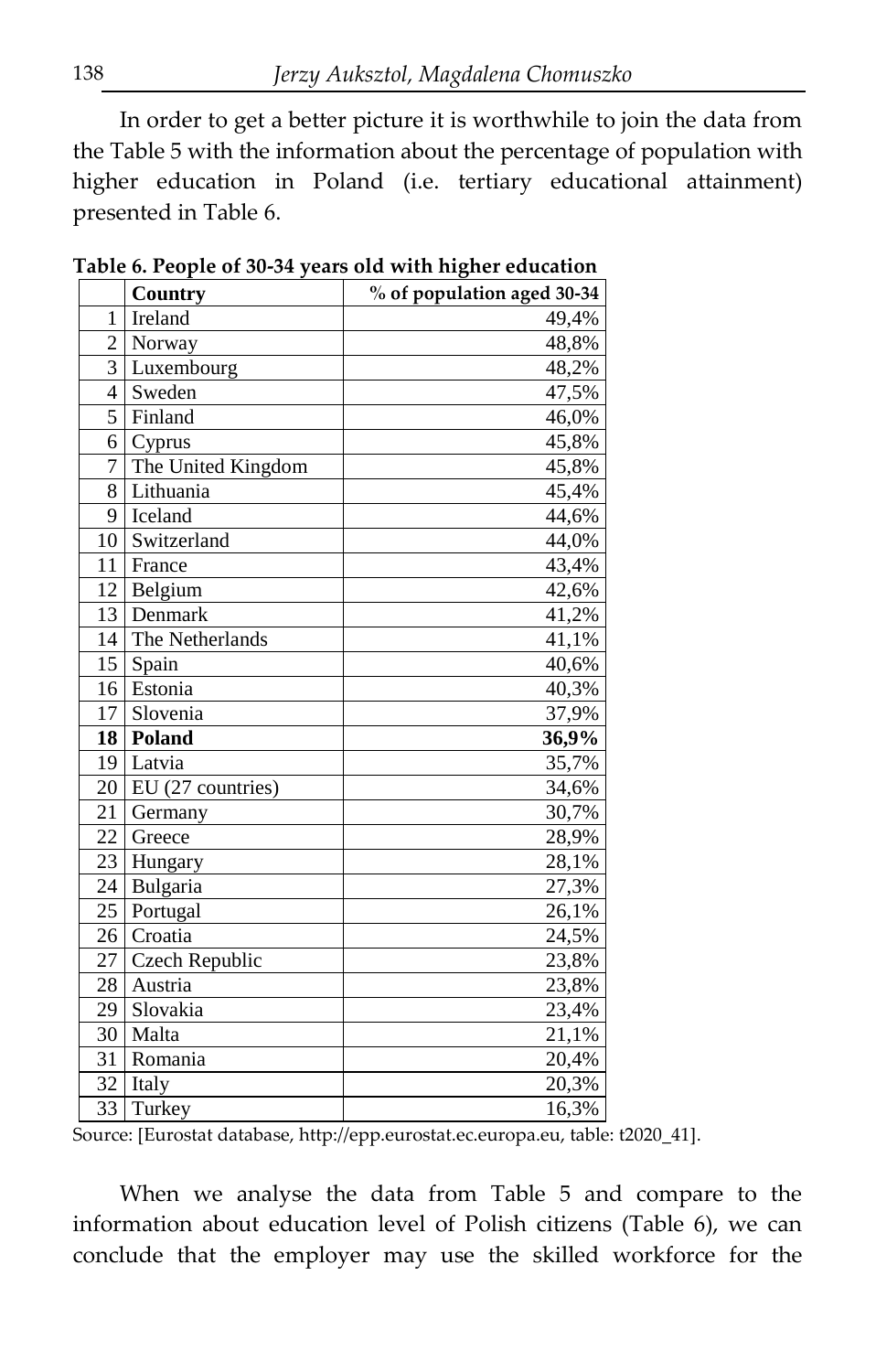relatively low wages. In 2009, in over 300 service centres in Poland nearly 45,000 specialists were employed yet PAIiIZ [Landowska, 2010]. According to estimates of Association of Business Service Leaders (ABSL) and PAIiIZ, the BPO / SSC sector in Poland numbers about 300 companies offering jobs to approximately 40 thousand people<sup>2</sup> . Current data and forecasts conducted by ABSL look very optimistic. In early December 2012, employment in business services centres of multinational companies exceeded 100,000 people. This means that Poland has become the leader in offshoring in Europe and the most important European centre for global business in the field of BPO, ITO, KPO and R & D. The forecast of the ABSL for the next year is 115 -120 thousand people.

# **3. Separation of auxiliary processes of the SSC affiliates**

SSC (Shared Service Centres) is another form of outsourcing of business services. These centres provide internal services to entities grouped in holdings. "Virtually any support function can be delegated to the SSC, however most companies usually start from the finance and accounting area, payroll, information technology and purchasing. In the first step, processing of repetitive universal events, which are largely independent from the idiosyncrasy of the company or the industry, is designed for a change." [Zajkowski *et al.*, 2010]. Poland is not only the leading BPO service centre, but also runs a number of shared service centres for the world's largest corporations. According to ABSL<sup>3</sup> more than 50 such units operating in our country hold positions on the Fortune 500<sup>4</sup> list.

Table 7 shows some of the advantages and disadvantages of SSC. A disadvantage, which is worth noting, is the risk of losing hidden knowledge. Reduction of employment is an inherent reason for SSC creation. In any company two types of knowledge exist: explicit (codified) and implicit (non-codified), so those who make the decision to transfer the handling of a part of the business processes to the service centre must consider the fact that outgoing workers permanently deprive the company from sometimes very valuable knowledge. Taking into account the fact that informal communication and business processes based on the historical meaning are relevant sources of the implicit knowledge,

1

<sup>2</sup> Data from 2009.

<sup>&</sup>lt;sup>3</sup> Data from 2011.

<sup>4</sup> Entities that play a significant role in international structures.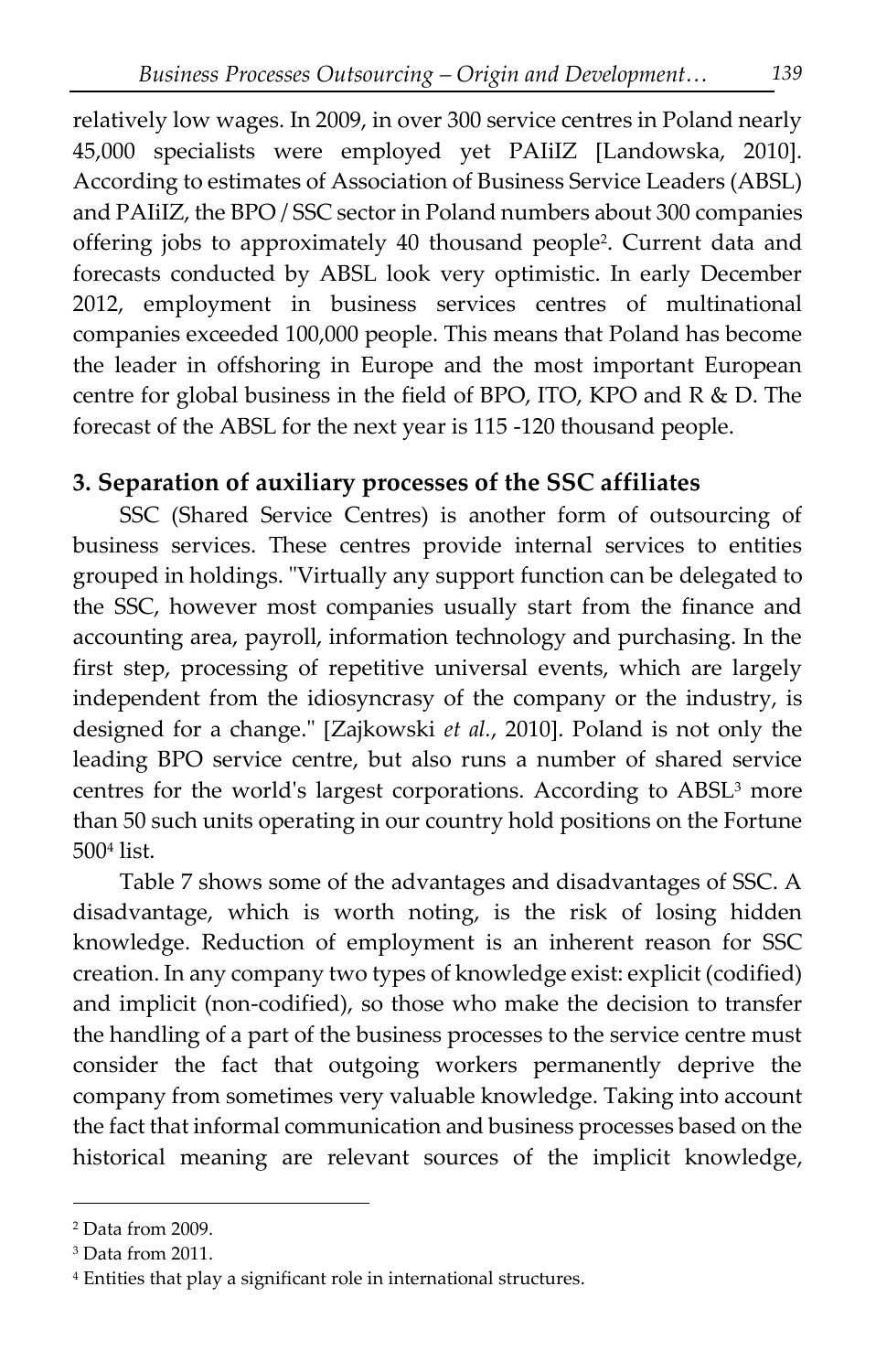[Karwowski, 2004], it is obvious that this knowledge should be regarded as valuable, but facing the transfer of processes to the SSC it is difficult to keep it in the company.

In the similar area we can find advantages such as the so-called "refreshing" the staff. As a result of laying off the employees (downsizing, lack of mobility of staff) it becomes necessary to employ new people, what in turn creates the opportunity to look for the well-educated staff with rich experience.

| <b>Disadvantages</b>                       | <b>Advantages</b>                      |  |  |  |  |
|--------------------------------------------|----------------------------------------|--|--|--|--|
| Employment downsizing                      | Cost reduction                         |  |  |  |  |
| Exchange of staff may be related to the    | Automation and standardisation of      |  |  |  |  |
| loss of hidden knowledge in the            | processes                              |  |  |  |  |
| organization                               | Refreshing the staff                   |  |  |  |  |
| Savings effect is not often visible enough | Cost audit (during SSC implementation) |  |  |  |  |
|                                            | Quick access to data on results        |  |  |  |  |

**Table 7. Advantages and disadvantages of SSC creation**

Source: Own elaboration based on [Zajkowski *et al.*, 2010].

Within studies on public statistics the impact of the entry of Poland into the European Union on Service business was assessed. The study was conducted on the data from the years 2003-2009. Among others RCA index (comparative advantage<sup>5</sup>) was evaluated. For services related to the SSC the index gradually increased, as shown in Table 8. This index is interpreted as follows: RCA value bigger than 100 indicates that the country has a disclosed comparative advantage in the production of the service so, it specializes in the export of that service. If the RCA is less than 100, the country A does not have the advantage and is relatively nonspecialized in the export of this product [Mongiało, 2013, p. 80].

**Table 8. Competitive advantage of Poland in SSC related service sector**

| Service sector                                          | 2003 | 2004 | 2005 | 2006 | 2007 | 2008 | 2009 |
|---------------------------------------------------------|------|------|------|------|------|------|------|
| Remaining economical,<br>legal, book-keeping,           |      |      |      |      |      |      |      |
| management advising<br>and public relations<br>services | 38   | 58   | 65   | 73   | 79   | 80   | 104  |

Source: [Mongiało, 2013].

 $\overline{a}$ 

<sup>5</sup> It is related to the world economy. It means producing of the goods (services) at the lower cost than a competitor can achieve.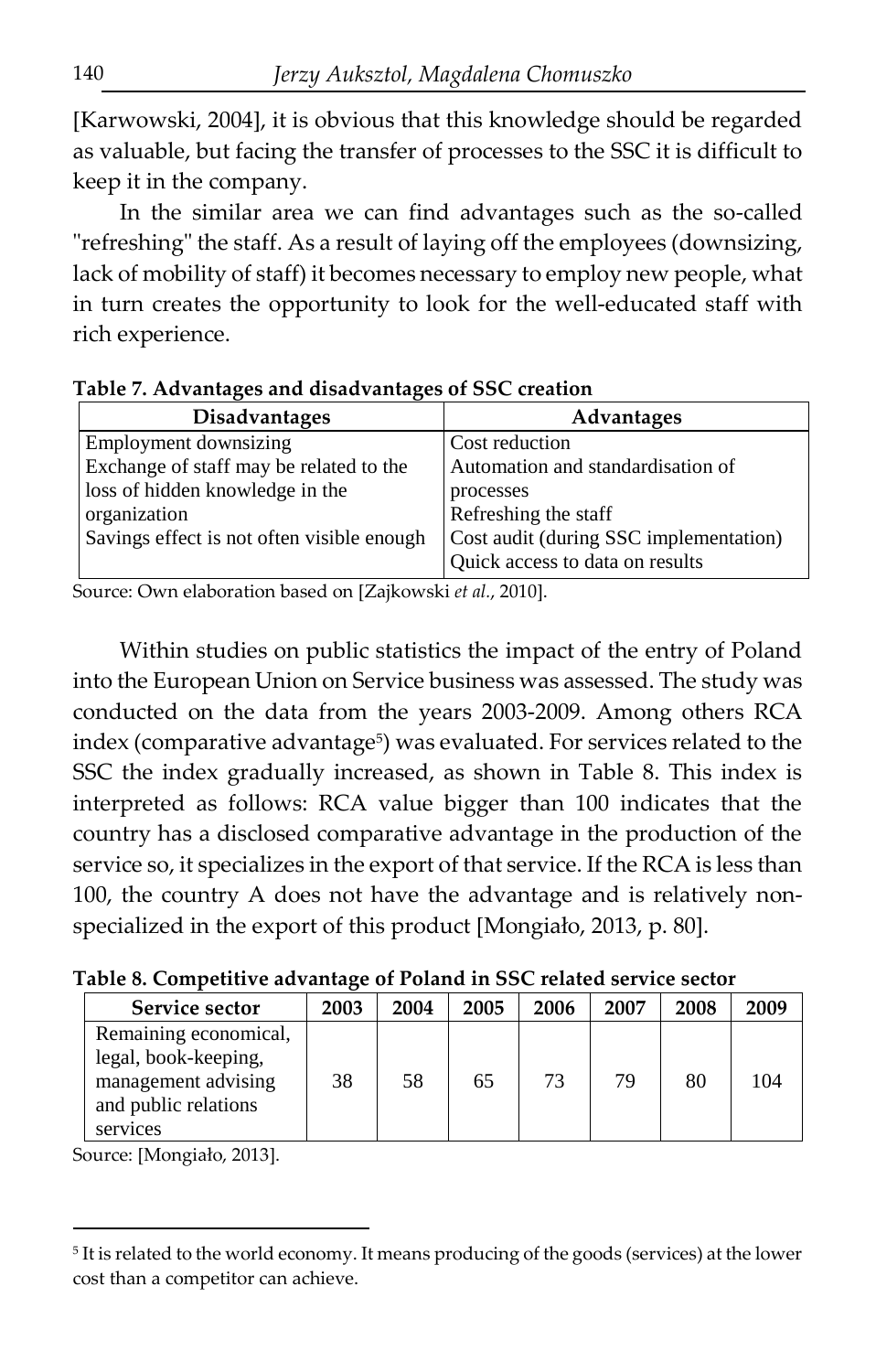In 2009, Poland reached a visible competitive advantage in the export of services in the areas supported by the Shared Services Centres. In subsequent years, it became the leader and continues to strengthen its leadership position. The good example that illustrates this phenomenon is a number of outsourcing centres that was created in Gdańsk agglomeration only (Table 9).

| Center name                    | <b>Supported processes</b> |
|--------------------------------|----------------------------|
| Axciom                         | IT                         |
| Arla Foods                     | F&A                        |
| <b>GE</b> Capital              | Banking back office center |
| Fineos                         | <b>TT</b>                  |
| First data                     | F&A                        |
| Geoban                         | Banking back office        |
| Jeppesen by Boeing             | <b>IT</b>                  |
| Kainos                         | <b>IT</b>                  |
| Lauerate/Online<br>Interactive | CC                         |
| Education                      |                            |
| Nordea                         | Banking back office        |
| <b>Sony Pictures</b>           | FA                         |
| <b>Thomson Reuters</b>         | Data Analysis & IT         |
| Lufthansa Systems              | IТ                         |
| Nevion                         | <b>IT</b>                  |

**Table 9. The most significant SSC/BPO Centres in Gdansk agglomeration**

Source: [Naduk *et al.*, 2012].

It is important to emphasize that companies from the area of modern service centers are specially valued employment places for young people who want to develop international careers. Job centers for outsourcing give them a real chance to achieve that.

### **Conclusion**

Separation of business processes to outsourcing companies is always a large and demanding project that requires a thorough analysis of all pros and cons. Outsourcing as a phenomenon is undoubtedly a positive alternative for entrepreneurs. However, they should be aware that this decision must be considered deeply. Starting with market penetration in order to find the best service provider through the properly drafted contract for the provision of services (BPO), and the careful selection of staff (SSC), and ending with the conscious collaboration on well implemented support for the company or consortium.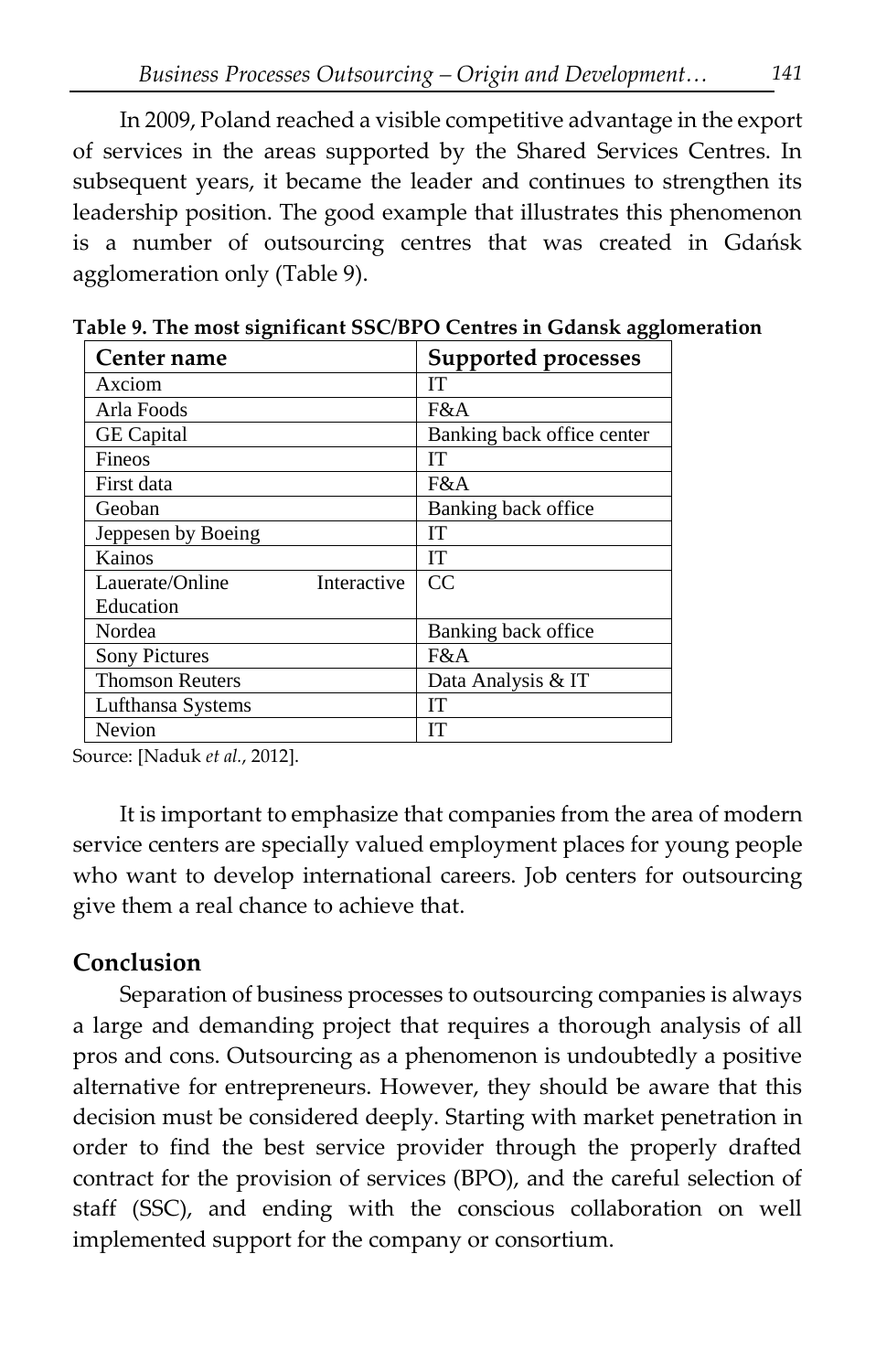# **References**

- 1. *100 K persons employed in service centres of foreign enterprises / 100 tys. zatrudnionych w zagranicznych centrach usług*, Association of Business Services Leaders in Poland, http://www.absl.pl/pl/news/- /asset\_publisher/7GTpOsFzNFEo/content/100-tysiecyzatrudnionych-w-zagranicznych-centrach-uslug, accessed 01.02.2013.
- 2. Auksztol J., Chomuszko M. (eds.) (2012), *Modelowanie organizacji procesowej*, Wydawnictwo Naukowe PWN, Warszawa.
- 3. Bhagwati J., Panagariya A., Srinivsan T.N. (2004), *The Muddles over Outsourcing*. "Journal of Economic Perspectives", Vol. 18, No. 4.
- 4. Data on BPO prices, http://www.fkbiuro.pl/cennik.htm, accessed 1.02.2013.
- 5. Dibbern J., Goles T., Hirschheim R., Jayatilaka B. (2004), *Information Systems Outsourcing: A Survey and Analysis of the Literature*, "The DATA BASE for Advances In Information Systems" 2004, Vol. 35, No. 4.
- 6. Eurostat database, http://epp.eurostat.ec.europa.eu, table: earn\_ses10\_21 and t2020\_41, accessed 1.02.2013.
- 7. Karwowski W. (2004), *Zarządzanie wiedzą*, "Bezpieczeństwo pracy Państwowy Instytut Badawczy" Vol. 2004, No. 11.
- 8. Kłosińska O. (2007), 10 kroków do sukcesu w outsourcingu vademecum menedżera, "*Harvard Business Review Polska*", No. 11.
- 9. Kurnal J. (1972), *Twórcy naukowych podstaw organizacji*, Wydawnictwo PWE, Warszawa.
- 10. Landowska M. (2010), *Perspektywy dalszego rozwoju centrów księgowych w Polsce,* Biznes Trend, http://www.biznestrend.pl/artykuly/41/Perspektywy-dalszegorozwoju-centrow-ksiegowych-w-Polsce, accessed 01.02.2013.
- 11. Mongiało M. (2013), *Wpływ akcesji Polski do UE na handel usługami*, "Wiadomości statystyczne", Vol. 58, No. 2.
- 12. Naduk J., Szreder T., Szczepanowski J. (2012), *Kapitał ludzki województwa pomorskiego*, HAYS Poland, http://www.outsourcingportal.pl/raporty,kapital-ludzkiwojewodztwa-pomorskiego,2,16,728,3,0.html, accessed 01.02.2013.
- 13. *Overview 300 service centres / Przegląd 300 międzynarodowych centrów usług* (2008), Biuro Badawczo – Analityczne DiS, www.paiz.gov.pl/files/?id\_plik=10380, accessed 01.02.2013.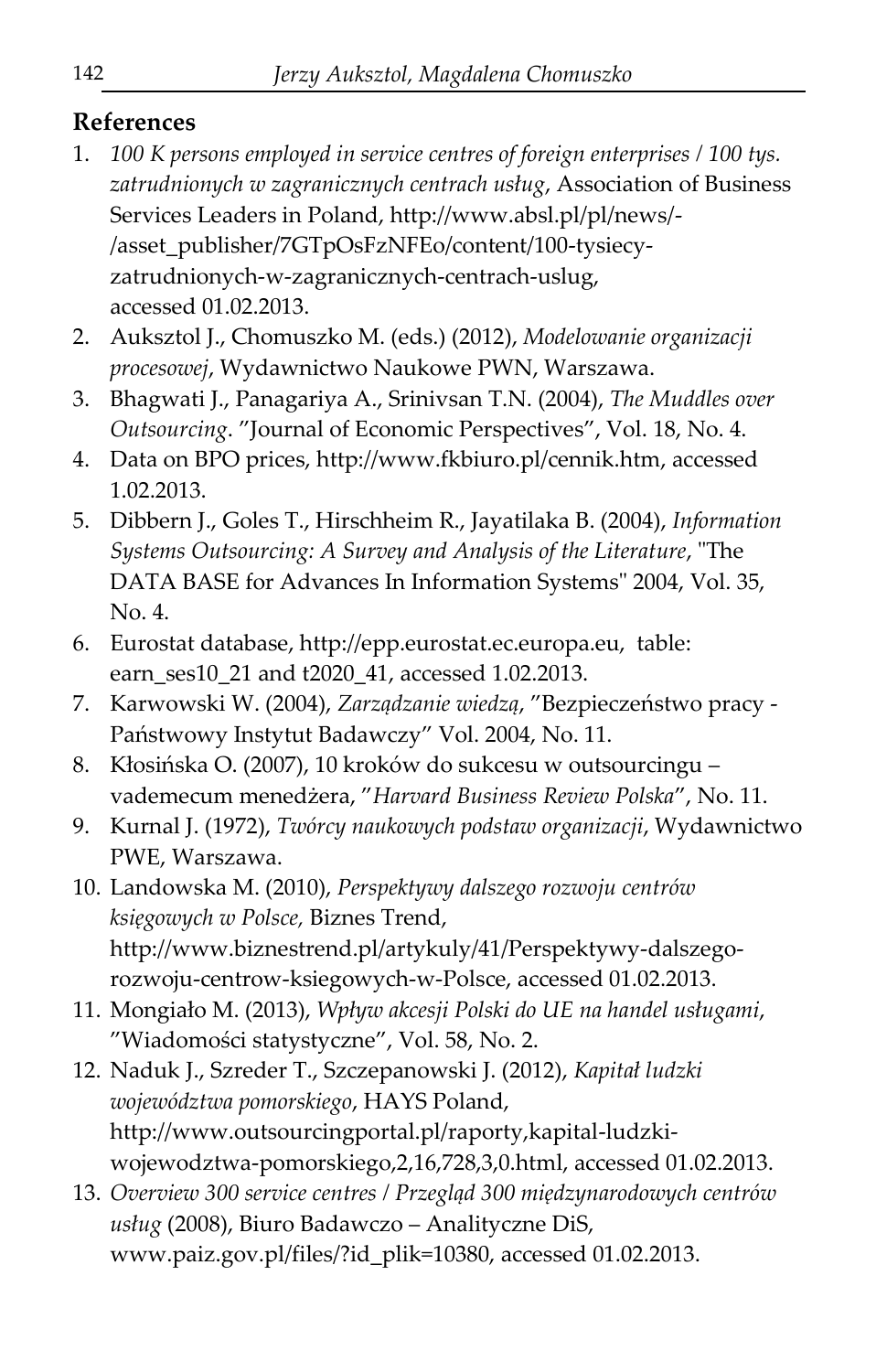- 14. Sajdak M. (2008), *Identyfikacja pozycji firmy na tle konkurentów*, "Twój Biznes", http://twojbiznes.infor.pl/index.php/ dzialy/praktyka/artykul-1104246.html, accessed 01.02.2013.
- 15. Taylor F.W. (2008), *The principles of scientific management*, Forgotten Books.
- 16. Trocki M. (2010), *Outsourcing*, Wydawnictwo Naukowe PWE, Warszawa.
- 17. Zajkowski P., Bolesławski B., Włoch M. (2010), *Prawne i finansowe aspekty funkcjonowania centrum usług wspólnych*, "Personel i Zarządzanie", Vol. 2010, No. 2., http://www.companies.com.pl/62.html.
- 18. Ziółkiewicz M. (2010), *Rola Polski w rozwoju outsourcingu usług z kręgu BPO,* "e-Finanse", Vol. 6, No. 4.

### **Abbreviations**

ABSL – Association of Business Service Leaders in Poland

BPO – Business Process Outsourcing

EDS – Electronic Data Systems

ISCO-08 – International Standard Classification of Occupation 2008

NACE rev. 2 - Statistical Classification of Economic Activities in the European

Community (second revision from 2008 year)

PAIiIZ - Polish Agency of Information and Foreign Investment

SSC – Shared Service Centres

### **Acknowledgements**

We would like to express our appreciation to Sławomir Patelczyk for his review and useful suggestions, which greatly enhanced the value of this paper.

### **Business Processes Outsourcing – Origin and Development (Summary)**

Business management by controlling and improving processes becomes a modern and dominant style of management, which aims at the customer and his satisfaction. Process approach initiated the way of looking at the company as a network of activities, some of which are related to the core business of the organization, while others only support it. This observation gave rise to the development of the philosophy of flexible business functions through the separation of auxiliary processes or parts of basic processes to be serviced by third-party organizations that specialize in such activities. The dynamic development of the service sector made entrepreneurs realize that the BPO (Business Process Outsourcing) is a good way to build a competitive advantage through flexible use of own resources and skills. However, the decision to